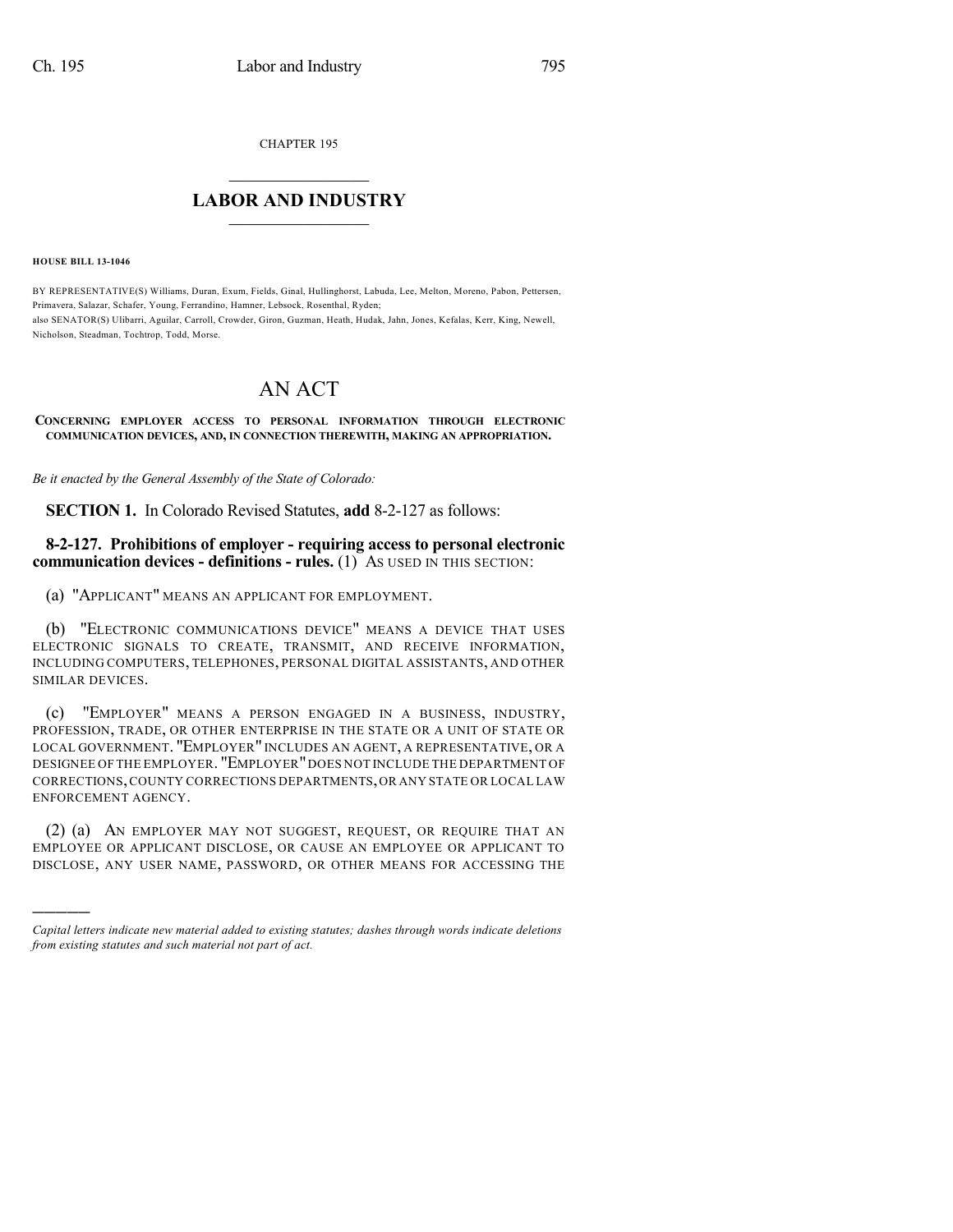796 Labor and Industry Ch. 195

EMPLOYEE'S OR APPLICANT'S PERSONAL ACCOUNT OR SERVICE THROUGH THE EMPLOYEE'S OR APPLICANT'S PERSONAL ELECTRONIC COMMUNICATIONS DEVICE.AN EMPLOYER SHALL NOT COMPEL AN EMPLOYEE OR APPLICANT TO ADD ANYONE, INCLUDING THE EMPLOYER OR HIS OR HER AGENT, TO THE EMPLOYEE'S OR APPLICANT'S LIST OF CONTACTS ASSOCIATED WITH A SOCIAL MEDIA ACCOUNT OR REQUIRE, REQUEST, SUGGEST, OR CAUSE AN EMPLOYEE OR APPLICANT TO CHANGE PRIVACY SETTINGS ASSOCIATED WITH A SOCIAL NETWORKING ACCOUNT.

(b) PARAGRAPH (a) OF THIS SUBSECTION (2) DOES NOT PROHIBIT AN EMPLOYER FROM REQUIRING AN EMPLOYEE TO DISCLOSE ANY USER NAME, PASSWORD, OR OTHER MEANS FOR ACCESSING NONPERSONAL ACCOUNTS OR SERVICES THAT PROVIDE ACCESS TO THE EMPLOYER'S INTERNAL COMPUTER OR INFORMATION SYSTEMS.

(3) AN EMPLOYER SHALL NOT:

(a) DISCHARGE, DISCIPLINE, OR OTHERWISE PENALIZE OR THREATEN TO DISCHARGE,DISCIPLINE,OR OTHERWISE PENALIZE AN EMPLOYEE FOR AN EMPLOYEE'S REFUSAL TO DISCLOSE ANY INFORMATION SPECIFIED IN PARAGRAPH (a) OF SUBSECTION (2) OF THIS SECTION OR REFUSAL TO ADD THE EMPLOYER TO THE LIST OF THE EMPLOYEE'S CONTACTS OR TO CHANGE THE PRIVACY SETTINGS ASSOCIATED WITH A SOCIAL MEDIA ACCOUNT; OR

(b) FAIL OR REFUSE TO HIRE AN APPLICANT BECAUSE THE APPLICANT REFUSES TO DISCLOSE ANY INFORMATION SPECIFIED IN PARAGRAPH (a) OF SUBSECTION (2) OF THIS SECTION OR REFUSES TO ADD THE EMPLOYER TO THE APPLICANT'S LIST OF CONTACTS OR TO CHANGE THE PRIVACY SETTINGS ASSOCIATED WITH A SOCIAL MEDIA ACCOUNT.

(4) THIS SECTION DOES NOT PREVENT AN EMPLOYER FROM:

(a) CONDUCTING AN INVESTIGATION TO ENSURE COMPLIANCE WITH APPLICABLE SECURITIES OR FINANCIAL LAW OR REGULATORY REQUIREMENTS BASED ON THE RECEIPT OF INFORMATION ABOUT THE USE OF A PERSONAL WEB SITE, INTERNET WEB SITE, WEB-BASED ACCOUNT, OR SIMILAR ACCOUNT BY AN EMPLOYEE FOR BUSINESS PURPOSES; OR

(b) INVESTIGATING AN EMPLOYEE'S ELECTRONIC COMMUNICATIONSBASED ON THE RECEIPT OF INFORMATION ABOUT THE UNAUTHORIZED DOWNLOADING OF AN EMPLOYER'S PROPRIETARY INFORMATION OR FINANCIAL DATA TO A PERSONAL WEB SITE, INTERNET WEB SITE, WEB-BASED ACCOUNT, OR SIMILAR ACCOUNT BY AN EMPLOYEE.

(5) A PERSON WHO IS INJURED BY A VIOLATION OF THIS SECTION MAY FILE A COMPLAINT WITH THE DEPARTMENT OF LABOR AND EMPLOYMENT. THE DEPARTMENT SHALL INVESTIGATE THE COMPLAINT AND ISSUE FINDINGS THIRTY DAYS AFTER A HEARING.THE DEPARTMENT MAY PROMULGATE RULES REGARDING PENALTIES THAT INCLUDE A FINE OF UP TO ONE THOUSAND DOLLARS FOR THE FIRST OFFENSE AND A FINE NOT TO EXCEED FIVE THOUSAND DOLLARS FOR EACH SUBSEQUENT OFFENSE.

(6) NOTHING IN THIS SECTION PROHIBITS AN EMPLOYER FROM ENFORCING